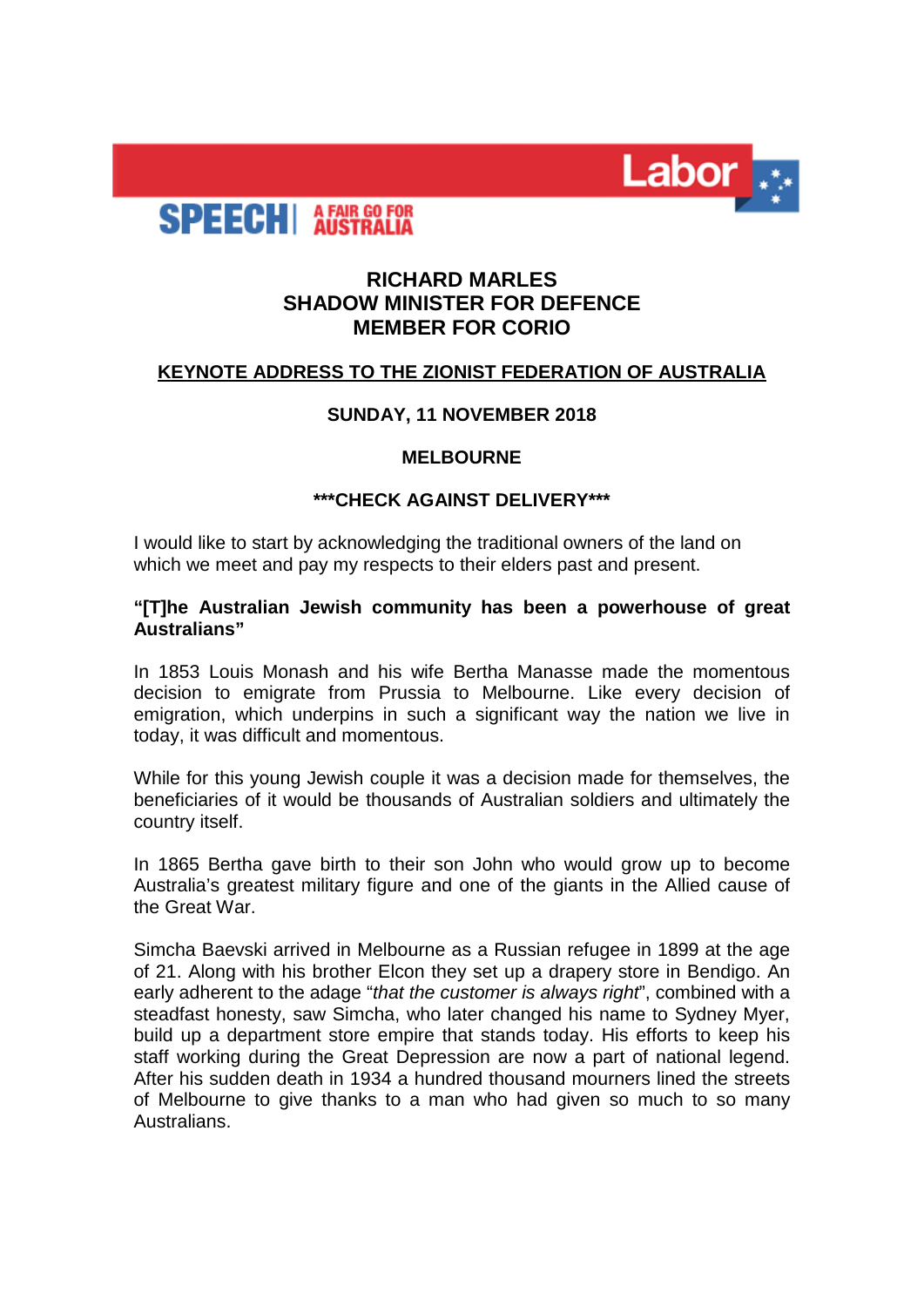From John Monash and Sydney Myer to their present day successors such as Frank Lowy, David Gonski, Solomon Lew, the Pratt's and the Liebler's: the Australian Jewish community has been a powerhouse of great Australians who have played a colossal role in the building of our country.

Among their number are an estimated 25,000 Jews who emigrated to Australia between 1945 and 1961 and in the process doubled the Australian Jewish community.

Proportionate to Australia's population only Israel received more Holocaust survivors after the Second World War than Australia.

It is a particular story of emigration which binds our two nations together.

## **"The Australian Labor Party has … been the beneficiary"**

The Australian Labor Party has also been the beneficiary of this contribution.

From earlier figures like Senator Sam Cohen, who was the first Jew elected to the Senate, to Barry Cohen who served as a Minister in the Hawke Government through to Mark who is with me today and who served as Australia's Attorney-General in the Gillard Government and we very much hope will be the next Attorney-General in a Shorten Labor Government, the Jewish community has contributed greatly to the Australian Labor story.

To these names one can add Marsha Thomson and Phil Dalidakis who have both served as Victorian Ministers, indeed Phil continues to do so, Mike Freelander, Jennifer Huppert, Syd Einfield and the indomitable Michael Danby who has been a mentor to me.

#### **"In 1989 I was fortunate enough to visit Israel for the first time"**

In 1989, in part thanks to Michael, I was fortunate enough to visit Israel for the first time as a member of a Young Political Leaders Tour. This was a program specifically designed for non-Jews.

As a young person, politically motivated, living in this country where politics is not really the subject of many discussions around the dinner table, to see Israel and the vibrancy of its political discourse was truly wondrous.

There was an animated textured debate about settlements in the West Bank. There were differing opinions about the way in which Israel should deal with the Palestinians and its neighbours.

There were also discussions on every topic from hyper-inflation, to the role of the kibbutz, to the development of agriculture, to access to tertiary education.

In the midst of all this was a sense of total national unity about the right of Israel to exist, about the importance of building a Jewish nation in that part of the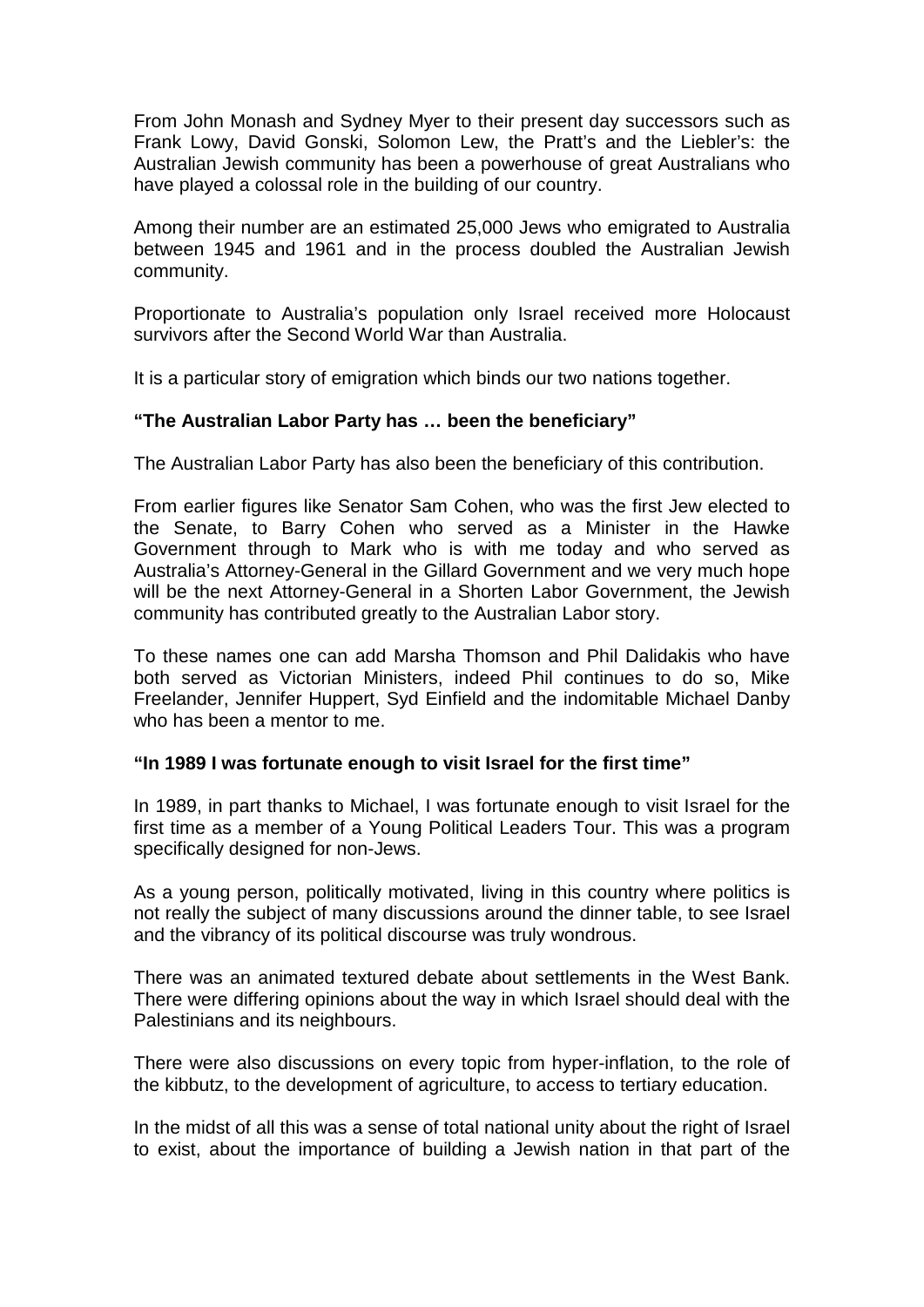world.

That this nation be democratic seemed to be at the essence of the Israeli project. Fiery debate, voicing of opinions by everyone, freedom of speech, holding government to account, all of this was seen as a national obligation for every citizen.

There was also a complete understanding, that for the ideal of a Jewish democratic nation, every Israeli was willing to commit their life and put it on the line. That in a sense this is what the current generation owed to the generations past who had suffered so greatly in Europe and elsewhere in the world.

There was a palpable sense of cause about the country which for me was utterly intoxicating.

During the visit we went to Yad Vashem. In Blanche d'Alpuget's biography of Bob Hawke she writes:

"*Inside the buildings there is a collection of photographs and objects of surreal horror. They are displayed simply, with low-key, informative captions. Some people walk through the museum, read the captions, look at the display and after half-an-hour continue on the next part of their tour. Others are struck dumb with an inner howl of rage and shame. Hawke was among the latter. [His] … 'face was very grave. He sat in the back of the taxi and lent his head against it and couldn't speak. … there were tears running out of the sides of his eyes.'*"

This was how I felt too.

During our visit we were given a lecture about the Holocaust, which to this day, is the most powerful speech or talk I have ever heard. My sense of these events was illuminated and in the process my sense of humanity and our moment in history was irrevocably changed.

The poignancy of this has been felt again in the last two days as we remember the  $80<sup>th</sup>$  Anniversary of Kristallnacht. And the connection with Australia is also echoed in this moment as we recall William Cooper, an aboriginal leader here in Melbourne, who led the only private protest against Nazi Germany following Kristallnacht anywhere in the world.

There are responsibilities that those of us who are alive today, within a single lifespan of the Holocaust, have about these events being remembered, about their legacy being understood, and about trying to shape the world in a way such that they never happen again.

And the need for Jews around the world to have their place, where they are safe, and where Jewish culture is celebrated appeared obvious and critical.

So on this trip it became clear to me that Israel mattered not just for Israelis but for global Jewry and for global justice.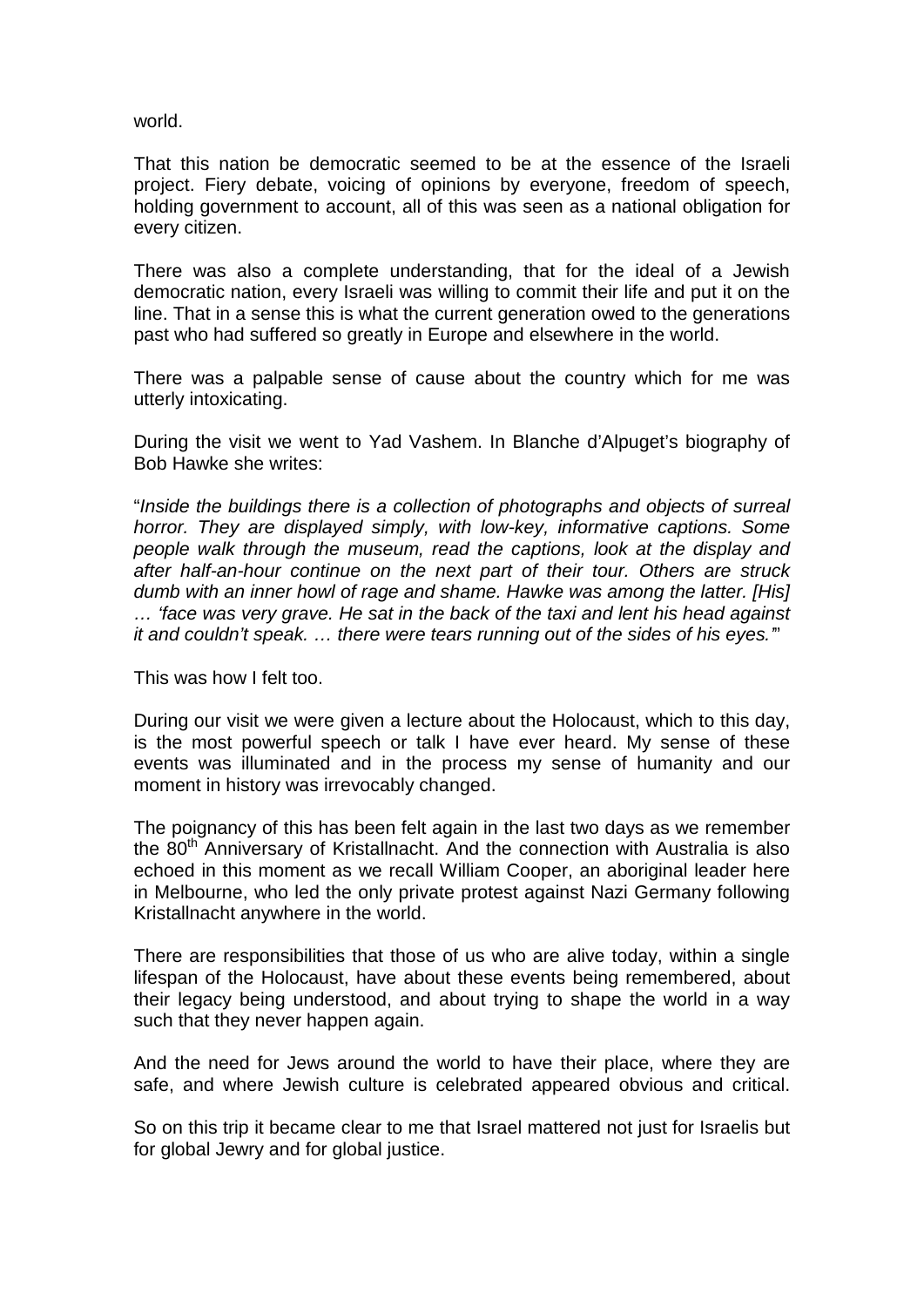## **"[T]he creation of Israel became a cause of moral justice"**

I understand that the birth of Israel and the cause which underpinned it is better understood by this audience than any in the country. But I want you to understand this history is also understood in the Australian Labor Party and is critical to forming the view of many of us. So please, indulge me.

Modern Zionism, as founded by Theodor Herzl in 1897, pre-dates the Holocaust. A desire to create a Jewish homeland in Palestine meant that by the outbreak of the Second World War about 400,000 Jews lived in the region.

In 1939 the British Government published a White Paper about the establishment of a single Palestinian State after a ten year period. But most critically, from the point of view of the Zionist movement, a limit was proposed upon Jewish emigration to Palestine of 75,000 people over five years with this immigration also being subject to Arab acquiescence which was unlikely ever to be provided.

The British policy of limiting Jewish emigration to Palestine placed the Holocaust in an even sharper focus.

At war's end as hundreds of thousands of European Jews gave forth with a collective searing existential cry, the helplessness of those Jews in Palestine who wanted only to embrace this community and provide a haven was palpable. For the tens of thousands of Palestinian Jews who had served in the British Army during the War one can only imagine the unique sense of outrage they must have felt.

And so as the full horrors of the Holocaust were revealed and the emigration stalemate continued by the time of the 22<sup>nd</sup> Zionist Congress in Basel in 1946 the cause for the creation of Israel became a cause of moral justice.

## **"[D]emocracy, collectivism, and social justice were at the heart of the Israeli nation"**

From the outset, democracy, collectivism, and social justice were at the heart of the Israeli nation. The Histadrut – the Israeli trade union movement – had existed thirty years prior to the creation of Israel and was a leading institution in putting forward the framework for an Israeli state.

The first Secretary-General of the Histadrut, David Ben-Gurion, became the founding father of Israel and its first Prime Minister.

He was a socialist but very clearly a democrat with a high, albeit grudging, regard for American and British political institutions.

In his small bungalow where Ben-Gurion spent his retirement on a kibbutz – Sde Boker – in the Negev desert, two portraits adorned his walls. One was of Abraham Lincoln, the Great Emancipator and protector of democracy, and one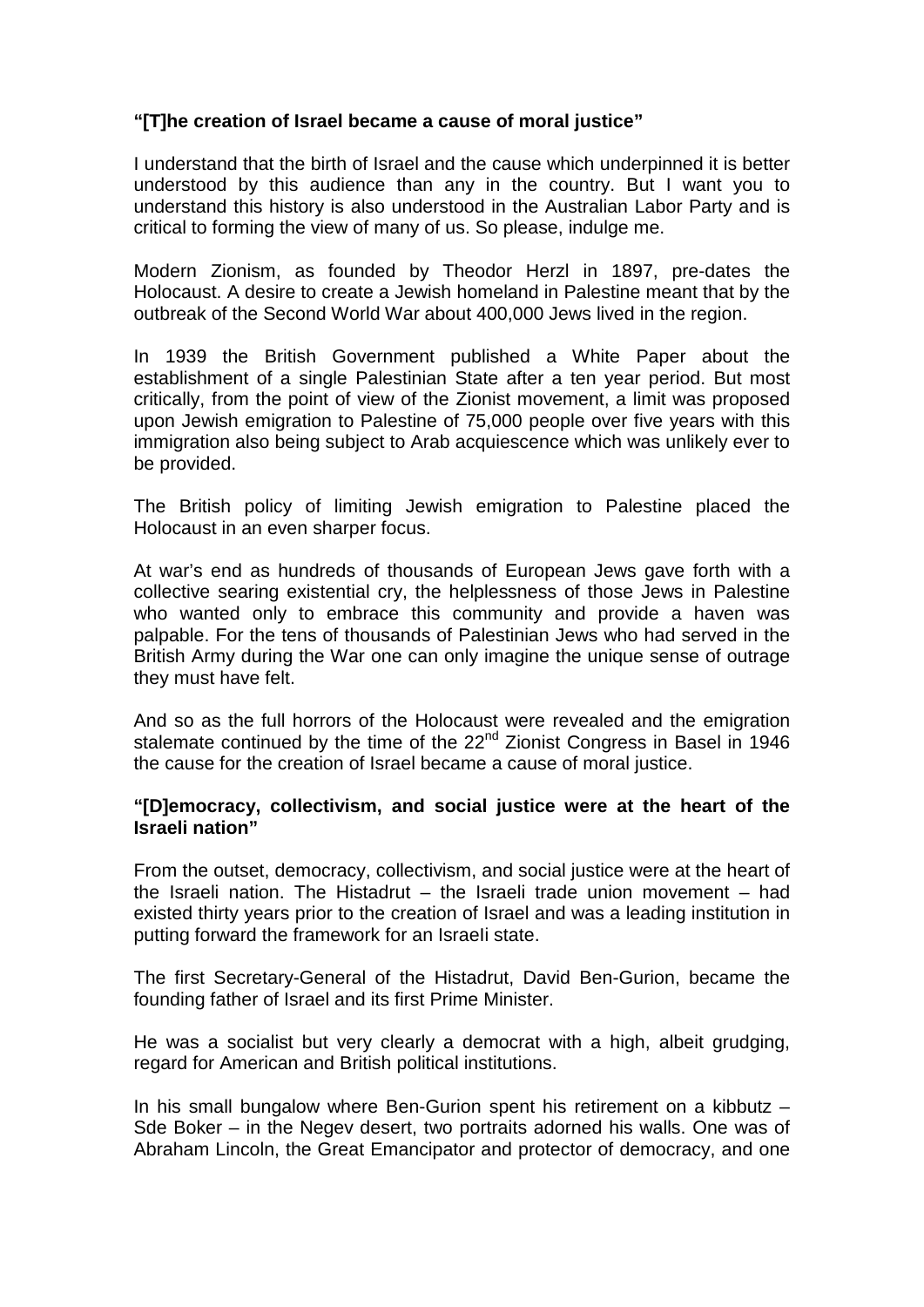was of Mahatma Gandhi an independence leader who understood the abiding power of moral dignity in bringing about lasting change.

These images, these people and these ideals stand as a testament to what Ben-Gurion was about and what he sought to instil in the Israeli state from the very beginning.

## **"[T]he paths of two countries … crossed"**

In April 1947 Britain referred the question of Palestine to the newly formed United Nations.

At this moment serendipity meant that the paths of two countries on opposite sides of the world crossed.

Australia's Foreign Minister and future Labor leader Doc Evatt had played a critical role in the establishment of the United Nations and would become the President of the General Assembly in1948.

But prior to that, as a leading figure within the UN, Doc Evatt was asked to chair the *Ad Hoc Committee on the Palestinian Question*.

In this role Doc Evatt was the driving force behind the resolution on partition of Palestine and the creation of Israel. He was a tour de force who acted in the face of opposition by some, ambivalence by others and even the trepidation of the United States. But he, more than any other player within the UN, made it happen.

In the aftermath of the UN vote, the US de facto recognised the State of Israel. But Doc Evatt made sure, by contrast, that Australia gave full recognition to the newly created state.

He was later to say in his memoirs that:

"*I regard the establishment of [Israel](https://alp.us12.list-manage.com/track/click?u=942ebc4c1cf8fc522a4f4c50e&id=9e9c35e7f6&e=7082164806) as a great victory of the United Nations.*"

Doc Evatt always said that what he was able to do at the UN was the product of the tireless efforts of members of the Australian Jewish community and the Zionist Federation of Australia including people like John Monash, Alex Masel, Max Freilich, Horace Newman, Rabbi Max Schank, Ruby Cohen and Abe Landa.

It is also clear that his efforts and the role Australia played was, in an Australian context, celebrated and entirely uncontroversial.

## **"[A] fraternal relationship grew between the Israeli Labor Party and the Australian Labor Party**

Perhaps through the efforts of Doc Evatt and because of the historic role Israeli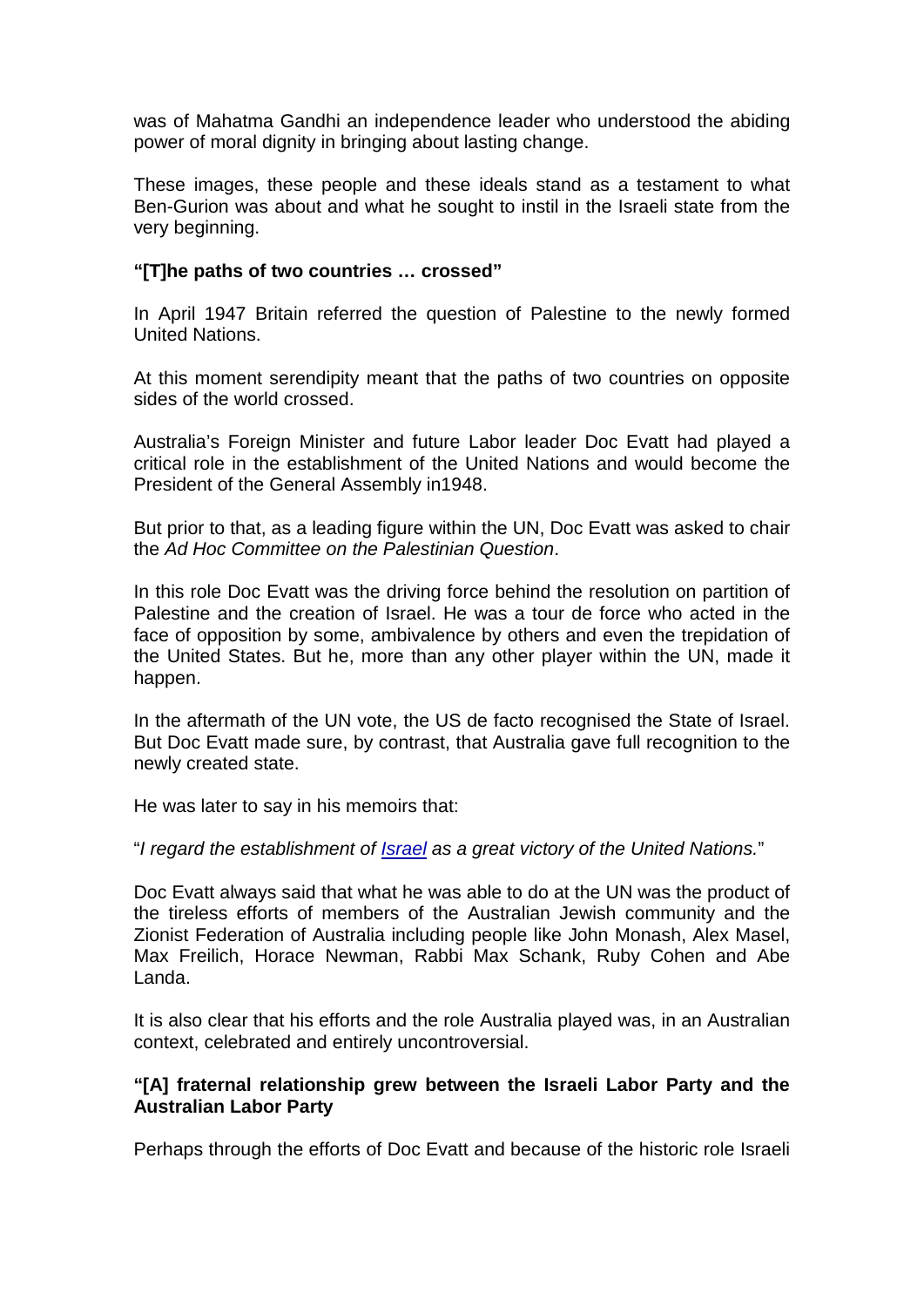Labor had played in the creation of the State of Israel a fraternal relationship grew between the Israeli Labor Party and the Australian Labor Party which continues to this day.

Bob Hawke was a frequent visitor to Israel during the 1970's and played a key role in facilitating the emigration of Soviet Jews to Israel. Indeed he even acted as an intermediary between the Israeli and Soviet Governments.

Through this time he built up close friendships with many in the Israeli Labor movement including Golda Meir.

The example of Hawke and Evatt has continued through the succeeding decades to the present day.

Bougie Herzog the recent former leader of the Israeli Labor Party has built a strong connection with Bill and Chloe Shorten. Bougie was just in Australia back in July.

Merav Michaeli, a Labor member of the Knesset and former TV identity, was also here in September last year and met with a number of Australian Labor figures about Israel and Palestine but about social policy in general. And the current Secretary-General of the Israeli Labor Party, Hilik Bar, is known as a friend to many of us.

## **"[A] negotiated two state solution"**

During the late 1960's Israel and Palestine became a much more controversial issue within the ALP and other parts of Australian society.

As a wave of independence movements around the world saw an unprecedented number of new nations born, the cause of the Palestinian people and their right to self determination naturally rose to the fore.

Terrorist tactics and a stated opposition to the very existence of Israel made their cause more complex. But the existence of a community of people without a nation, who sought a nation could not be denied.

I understand the desire for Palestinian statehood and sympathise with it. If global justice is to be our measure it will not have been fulfilled until the Palestinian people have the opportunity to live within a fully fledged nation of their own. I know that there are many Israelis who share this view.

On that same initial visit to Israel it struck me that the movement to establish Jewish settlements within the occupied territories was counterproductive to long term peace, a view shared emphatically by our Israeli host.

And so, while I do not agree with the precise positions about Palestinian recognition which are advanced by some within the ALP today, I do understand the sincerity with which these arguments are made.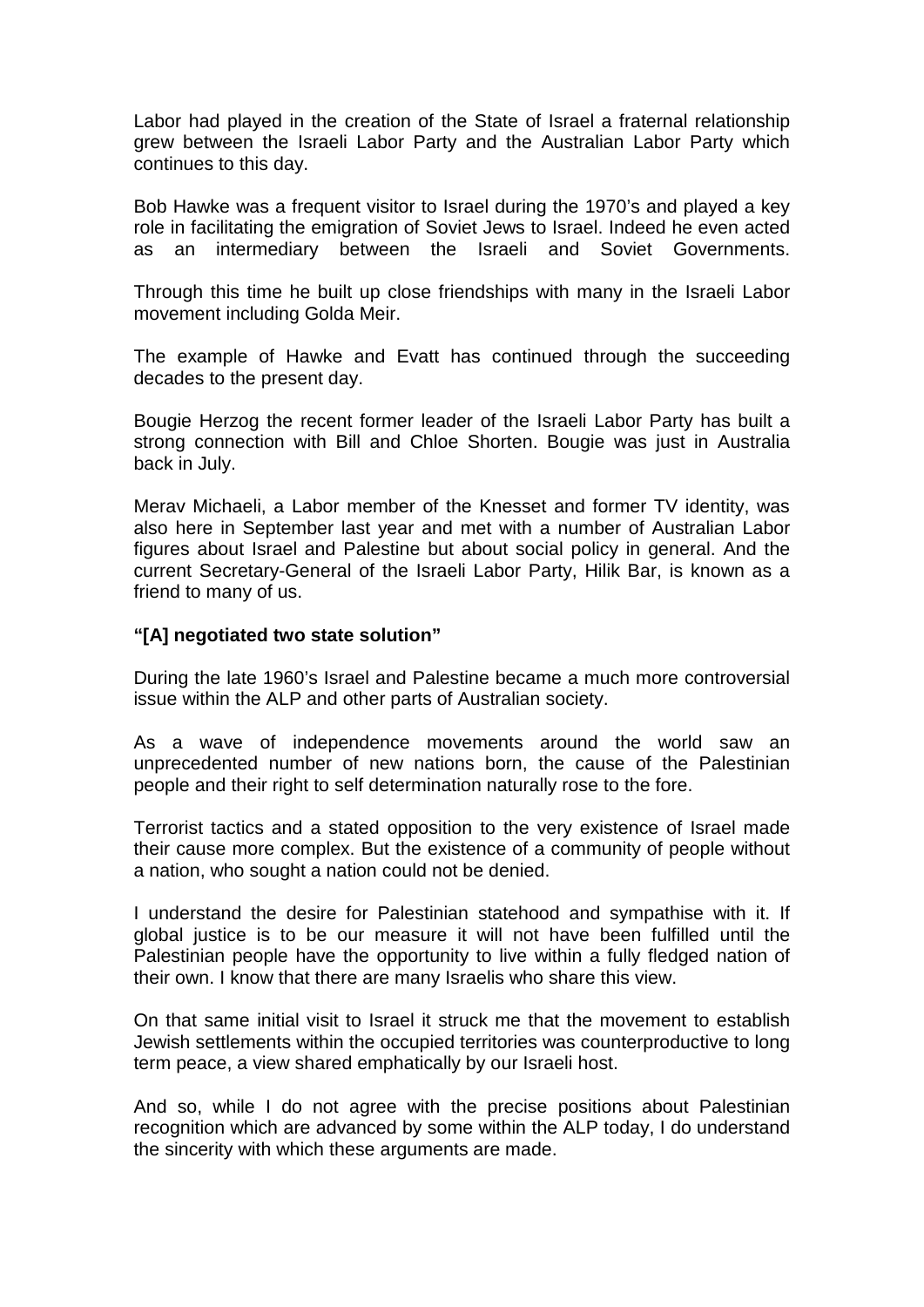That said Israel has a right to live in peace with security. The ever present threat of Islamic extremist terrorism is a fact of life in Israel but it shouldn't have to be. And Israel deals with this while it also faces other regional threats such as that posed by Iran.

The governmental task of providing national security to its people is on a scale that is unimaginable for us. But Israel, like any country, has a right to protect its population.

For a long time Labor has supported, what is an orthodox international position, of a negotiated two state solution. This is the position of the Coalition and has been the settled foreign policy of Australia for decades.

But there is a frustration on the part of many in the ALP about the progress of negotiations toward a peace settlement between Israel and the Palestinian Authority and the apparent lack of intent on the part of the Netanyahu Government toward achieving this outcome. I also understand that frustration.

But at the end of the day, while I would like eventually to see the recognition of a Palestinian State, in my view this has to be the product of a negotiated peace between Israel and the Palestinian Authority. For while I understand the relevance of global opinion, in this instance ultimately peace lies in the discourse between Israel and the Palestinian Authority and not the deliberations of those of us here.

In differing ways both Israelis and Palestinians have feelings of insecurity about their lives and the antidote to that insecurity lies in the undertakings that each people must give: in a recognition by each in the nationhood and the security of the other.

So the question for any Australian Government is whether recognition of a Palestinian state will help or hinder that goal.

And right now my view is that this test for the recognition of Palestine has not been met.

## **"[T]here is so much to be gained for Australia in building the bilateral relationships with both the Palestinian Authority and Israel"**

In the meantime there is so much to be gained for Australia in building bilateral relationships with both the Palestinian Authority and Israel.

Consistent with Australia's commitment to work on development we should, and Australia has, played a development assistance role within the Palestinian Authority which seeks to build prosperity among the Palestinian people and improve their social indicators.

And with Israel we have so much to learn from a country which has such a dynamic cultural relationship with science and technology.